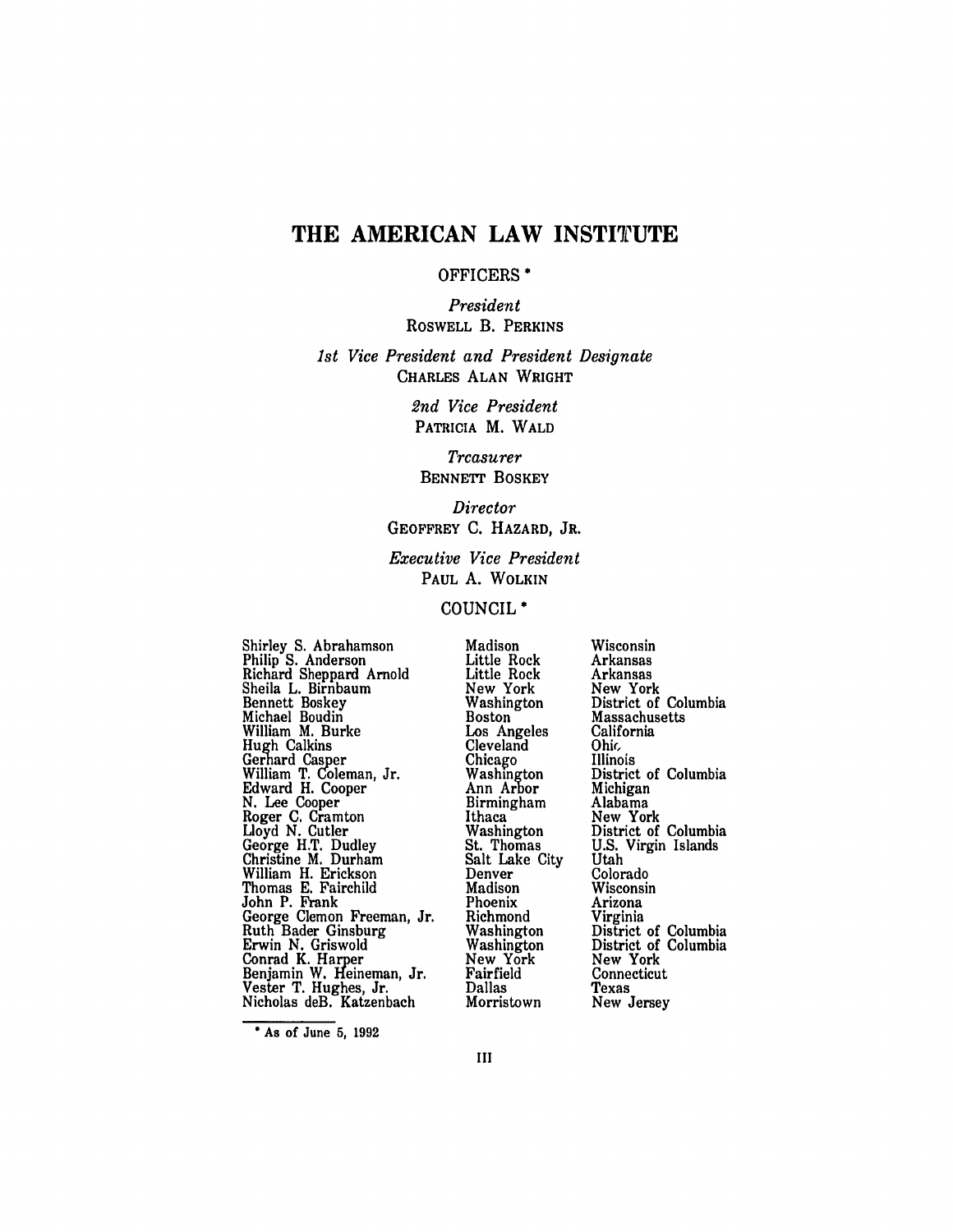# THE **AMERICAN** LAW INSTITUTE

Berkeley

Herma Hill Kay Judith **S.** Kaye Carolyn Dineen King Pierre **N.** Leval Edward Hirsch Levi Betsy Levin Hans **A.** Linde Martin Lipton Robert MacCrate Hale McCown Vincent L. McKusick Robert H. Mundheim Roswell B. Perkins Ellen Ash Peters Louis H. Pollak Ernest J. Sargeant Bernard G. Segal **\*** Sherwin P. Simmons Win. Reece Smith, Jr. Robert A. Stein John T. Subak Michael Traynor John W. Wade Patricia M. Wald Lawrence **E.** Walsh William H. Webster Herbert Wechsler **"** George Whittenburg Herbert P. Wilkins James H. Wilson, Jr. Frank M. Wozencraft Charles Alan Wright

New York Houston New York Chicago Washington Salem New York New York Lincoln Portland Philadelphia New York **Hartford** Philadelphia Boston Philadelphia Tampa Tampa Minneapolis Philadelphia San Francisco Nashville Washington Oklahoma City Washington New York Amarillo Boston Atlanta Houston Austin

New York Texas New York Illinois District of Columbia Oregon New York New York Nebraska<br>Maine Maine **Pennsylania** New York **Connecticut** Pennsylvania Massachusetts Pennsylvania Florida Florida Minnesota Pennsylvania California Tennessee District of Columbia Oklanoma District of Columbia New York Texas Massachusetts Georgia Texas Texas

California

#### *Emeritus Council Members*

| Frederick A. Ballard   | Alexandria    | Virginia      |
|------------------------|---------------|---------------|
| F.M. Bird              | Atlanta       | Georgia       |
| R. Ammi Cutter ***     | Cambridge     | Massachusetts |
| Joseph F. Johnsten     | Birmingham    | Alabama       |
| Charles Merton Merrill | San Francisco | California    |
| Lyman M. Tondel, Jr.   | Aurora        | Colorado      |
| John Minor Wisdom      | New Orleans   | Louisiana     |

The Executive Office THE AMERICAN LAW INSTITUTE 4025 Chestnut Street Philadelphia, Pennsylvania 19104

*\* Counselor Emeritus*

*\* Director Emeritus*

*\*\*\* Chairman Emeritus*